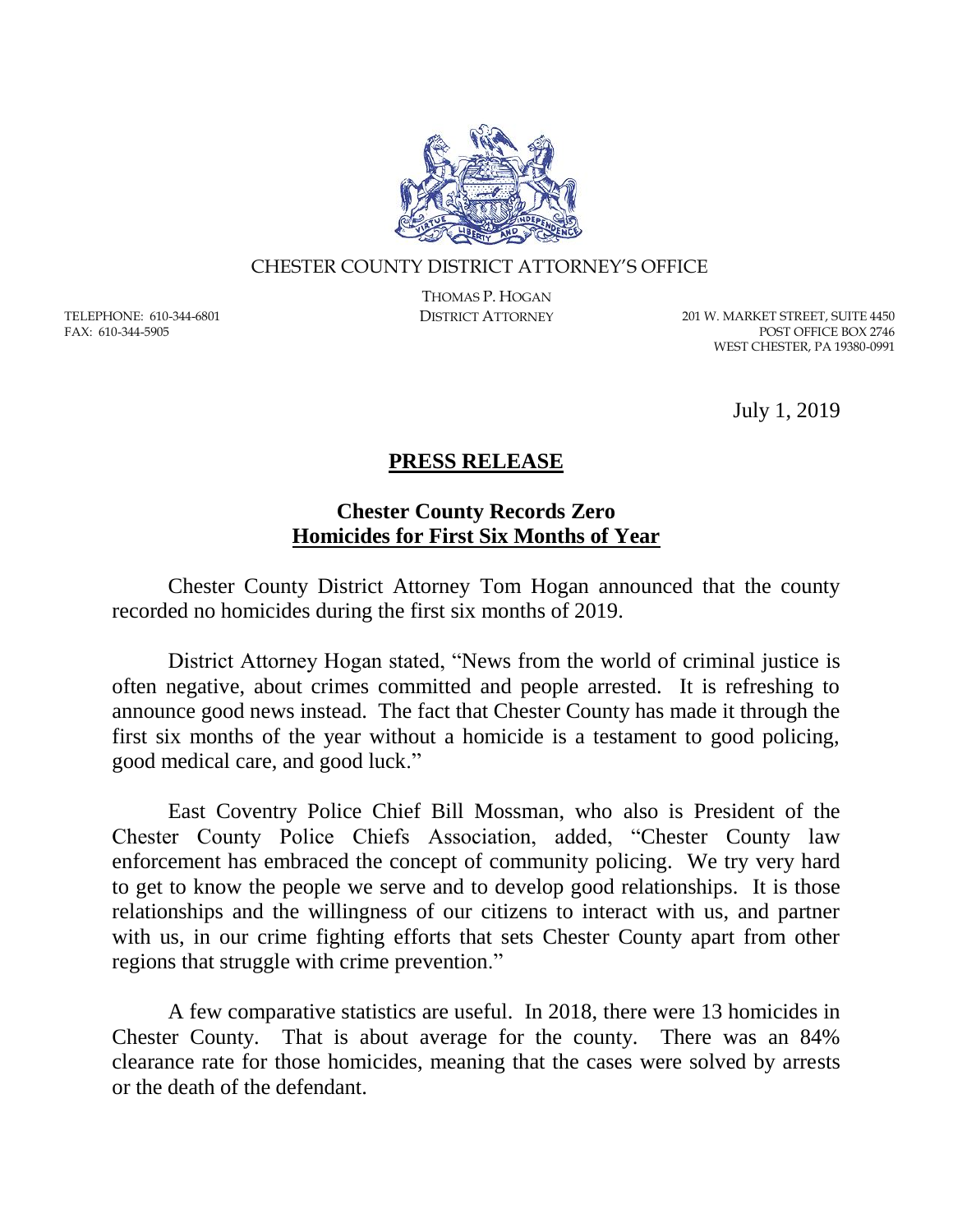By comparison, in 2018, there were 351 homicides in Philadelphia. The clearance rate was 44%. While Chester County has recorded no homicides in the first six months of 2019, Philadelphia is on pace to surpass their homicide total for 2018, with the homicide rate up over 10% than at the same time as last year.

District Attorney Hogan credits multiple factors for Chester County's lack of homicides. First, Chester County law enforcement uses strong anti-crime initiatives. Operation Silent Night in Coatesville targets drug-related violence, seeking to take potential killers off the streets with drug and gun arrests before a homicide happens. For domestic violence, often a source of homicides, Chester County uses the Lethality Assessment Protocol ("LAP"). LAP is a predictive tool used by the police and the Domestic Violence Center of Chester County to anticipate extreme cases of domestic violence and protect the victim before a homicide occurs. In addition, the strong community policing described by Chief Mossman allows law enforcement to intervene before violence turns deadly.

"Preventing a homicide takes planning and hard work," said District Attorney Hogan. "But every life we save spares some family from a tragedy. And we would rather spend our time and money on preventing a homicide than the enormous expense of investigating, prosecuting, and incarcerating a murderer."

The second factor in Chester County's 0% homicide rate is medical services. The medical care offered in Chester County, particularly through the trauma unit at Paoli Hospital, turns many potential homicide cases into attempted homicide cases, as victims are saved from death by skilled surgeons. Having a trauma unit in Chester County is an invaluable resource.

The third factor in Chester County's homicide rate is simply good luck. As Chief Mossman noted, "We know that we can't go forever without another homicide. But Chester County law enforcement believes that the harder we work, the luckier we get."

District Attorney Hogan added, "Chester County has the lowest crime rate in Southeastern Pennsylvania. The good citizens of Chester County should celebrate their good fortune in living in this county, and thank the police officers who make it possible. I wish I could tell Chester County that we have permanently won the